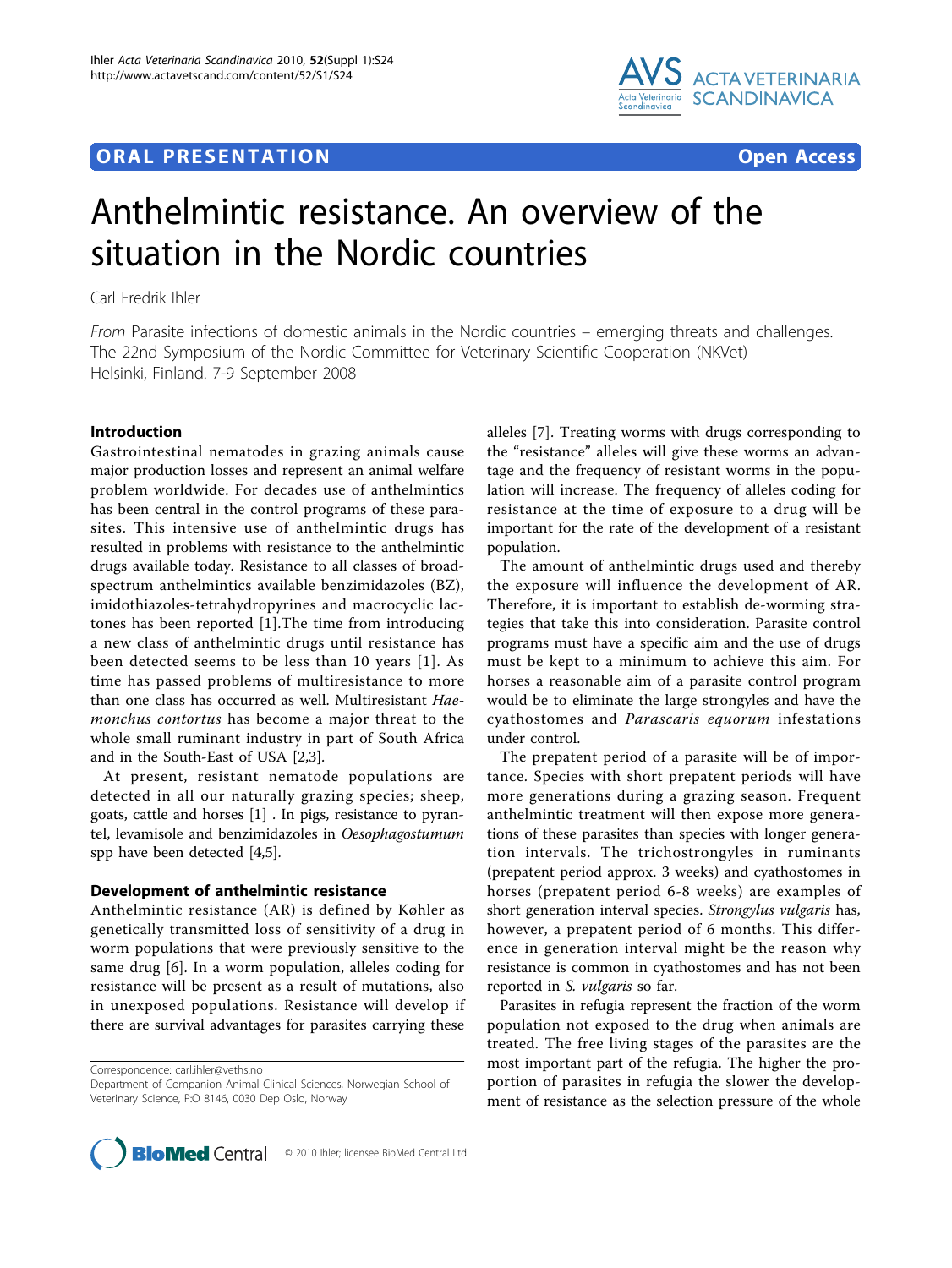population is lower [\[8,9](#page-3-0)]. The importance of refugia can be illustrated by looking at the difference in development of resistance in Australia compared to New Zealand. In New Zealand, where the climate is wet, up to 75% of the H. contortus population are larval stages on the pasture [\[10\]](#page-3-0), which is considerably higher than in the more dry climate in Australia. In spite of the fact that the benzimidazoles and levamisole have been used over the same period of time, the resistance to these drugs was detected much later in New Zealand [[11](#page-3-0)].

In the Nordic countries parasites which do not overwinter on the pasture, such as *H. contortus*, have only a small proportion in refugia and hence have a greater selection pressure when animals are treated in this period than in species where larval stages overwinter on pasture.

Selective treatment of animals will also have impact on the refugia. In horses selective treatment of animals expelling > 200 eggs per gram when treated in the grazing season has been suggested. This will reduce the exposed proportion of the population and thus dilute the resistant alleles in the population. Such strategy will, however, need an egg count of faeces from every single animal before treatment. This strategy is widely used in Denmark [\[12\]](#page-3-0).

### Detection of anthelmintic resistance

Different methods, both in vivo and in vitro methods, have been used to detect and monitor AR. Faecal egg count reduction test is the most used in vivo method and gives an estimation of the efficacy of the drug by comparing the egg counts pre and post treatment. Guidelines for the method are described by Coles et al. [[13\]](#page-3-0). The accuracy of the method depends on a correlation between egg counts and worm burdens which is not always present. Nematodes like Trichostrongylus colubriformis and Ostertagia circumcincta show little correlation whereas H. contortus show good correlation [[14,15\]](#page-3-0).

The controlled test is the most reliable method but is rarely used because of high costs. This test uses untreated control groups and the parasitized animals are euthanized about 10 days post treatment and a necropsy is subsequently preformed.

Different in vitro methods are described. The egg hatch assay (EHA) was first described by Le Jambre for the detection of BZ- resistance [[16](#page-3-0)]. Modification of the original method is developed by Taylor et al. [[17](#page-3-0)] and the method is mostly used for the detection of possible BZ resistance in sheep and horses [\[18\]](#page-3-0).The larval development assay (LDA) uses the ability of the anthelmintic to arrest the normal development from eggs to L3 larvae. By observing the proportion of L3 larvae developed in different concentrations of an anthelmintic, a LC50 value can be determined. In this assay anthelmintics with different modes of action can be tested at the same time and it has been useful in surveys of sheep nematodes [[19\]](#page-3-0). The test has shown to be difficult to use in equine strongyles due to repeatability problems [[20\]](#page-3-0).

A biochemical test for detection of BZ resistance based on reduced affinity to tubulin has also been introduced [[21\]](#page-3-0). The method requires a large number of larvae and is therefore unsuitable for field surveys [[17\]](#page-3-0).

Molecular based tests are only in use for detection of BZ resistance as the molecular mechanisms for resistance to tetrahydropyrimidenes and macrocyclic lactones are not fully understood [\[18](#page-3-0)]. The principle of the diagnosis of resistance relies on a multiple allele specific PCR. The method has been used for testing ovine trichostrongyles and equine small strongyles for BZ resistance. The most common mechanism for BZ resistance in ovine trichostrongyles involves a phenylalanine to tyrosine mutation located at residue 200 of the isotype 1 beta-tubulin gene [[22\]](#page-3-0). The same polymorphism is described in equine small strongyles [[23\]](#page-3-0).

# Anthelmintic resistance in gastrointestinal nematodes in the Nordic countries

AR most likely represents a problem of all Nordic countries although few studies have been performed in Finland and Iceland (Oksanen and Sigurdsson, personal communication).

The Danish veterinary parasitologists have been important expanding our knowledge of AR in the Nordic countries. In the early 90s the Centre for Experimental Parasitology in Copenhagen, lead by the enthusiastic Professor Peter Nansen, performed many studies and research programs in this field involving PhD students from many countries. The Centre through Dr. Henrik Bjørn, also inspired research on anthelmintic resistance in Sweden and Norway together with Dr. Peter Waller.

In Denmark, several studies have been performed on AR in small ruminants, horses and swine. The first study on resistance in sheep nematodes in Denmark was published in the early 90s where resistance to levamisole in Ostertagia circumcincta was described [[24](#page-3-0)]. Later Maingi et al. [[25](#page-3-0)] reported evidence of BZ, ivermectin and levamisole resistance in caprine trichostrongyles in a survey from 15 Danish goat herds. Most other studies concerning AR in sheep nematodes in Denmark have focused on comparison of different in vitro tests with the faecal egg count reduction test and to my knowledge no surveys have been performed to evaluate changes in the resistance situation over the last 10-15 years.

In Sweden there are no published surveys on resistance in small ruminant nematodes while there is one single report on the situation in Norway [[26\]](#page-3-0). In this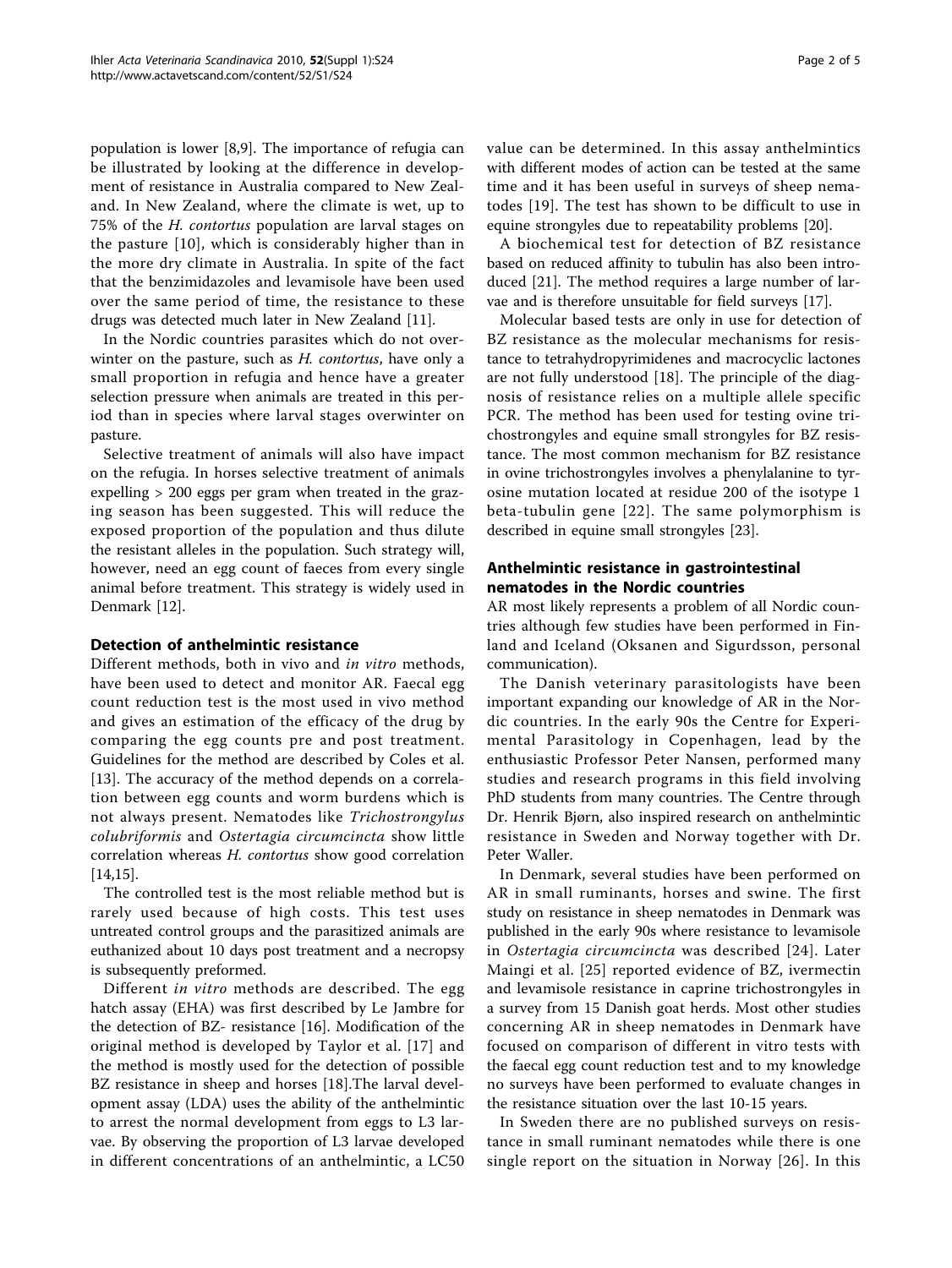report BZ-resistance was detected in four out of 26 herds. Resistance in *O. circumcincta* was found in all 4 herds while resistance in Nematodirus battus and H. contortus were suspected in one of these herds.

In swine, Roepstorff et al. [[4\]](#page-3-0) confirmed resistance to pyrantel citrate in Oesophagostomum spp. in Denmark. Later Bjørn et al. [\[27\]](#page-3-0) confirmed side-resistance between levamisole and pyrantel in the same species. To my knowledge no studies on AR in swine parasites have been conducted in the other Nordic countries. The prevalence of resistant Oesophagostomum spp. is reported from Germany is estimated to 2-3.5 % [[5](#page-3-0)].

No studies concerning resistance in cattle nematodes have so far been published from the Nordic countries. Worldwide there are however studies confirming resistance to all three major classes of anthelmintic drugs in cattle nematodes [[1\]](#page-3-0). Looking at the experience of other countries, anthelmintic resistance in cattle nematodes might be a threat to the cattle industry in our countries as well.

Anthelmintic resistance in intestinal parasites of the horse is without doubt the area where most studies concerning AR are conducted in the Nordic countries. In Sweden Nilsson et al. [[28](#page-3-0)] reported BZ-resistance in equine small strongyles. Later Bjørn et al. [\[29](#page-3-0)] and Ihler [[30\]](#page-3-0) published high prevalence of BZ-resistance in Denmark and Norway.

Pyrantel resistance in small strongyles has also been reported from the Nordic countries [\[30-32](#page-3-0)]. Resistance to macrocyclic lactones in the equine small strongyles has so far not reported, but there is a worldwide agreement that it is just a question of time before this will occur.

However, reports on resistance to ivermectin in the equine roundworm P. equorum have been published. From Denmark Schougaard and Nielsen [\[33](#page-3-0)] have reported reduced efficacy of ivermectin as have Lindgren et al. from Sweden [[34\]](#page-3-0). Resistance to ivermectin in the equine roundworm is suspected in Norway, but a proper study on this has not been conducted yet.

Although most reports on AR in nematodes concern anthelmintics to ruminant and horse parasites, there are also reports of resistance in the canine hookworm Ancylostoma caninum to pyrantel [\[35](#page-3-0),[36\]](#page-3-0). No reports in the Nordic countries on resistance to canine nematodes have been published.

#### Reducing the development of AR

AR is a major problem when controlling parasite infections in production animals and horses worldwide. As documented, the reason for development of resistance to anthelmintics is a selection of resistant individuals in the worm population as a result of anthelmintic exposure. Therefore, efforts to reduce this exposure will slow down further development of resistance but will not reverse the existing resistance in a population. The most obvious way to reduce the exposure is to reduce the use of anthelmintic drugs and look to other ways to control parasites beside anthelmintic use.

As no new broad-spectrum anthelmintic drugs with new modes of action have been introduced since the macrocyclic lactones in the 80s, it is necessary to take the warnings of AR as a major problem seriously.

Improvement of the grazing management is important in reducing the use of anthelmintics. Reduction of the stocking rate, reducing the grazing season on the pastures and mixed grazing between animal species are all key factors. Furthermore, the animals have to be treated at times when the effect of treatment is best and underdosing is to be avoided.

Biological control of nematodes is an interesting way of reducing the use of anthelmintic drugs. The principle of biological control is the use of the natural enemies of the nematodes to reduce the infection level on pastures [[37](#page-3-0)]. These methods have no intention of eliminating the free living larval stages but aim to reduce them to a level where no clinical or subclinical effects are present while stimulating an acquired immune response. Nematode destroying fungi have been a potential candidate in biological control and the fungus Duddingtonia flagrans has shown to be effective through several studies [[38-41\]](#page-3-0). Most studies on the effect of feeding *D. flagrans* have been based on daily intake of the fungi through feed supplementation. Mineral blocks containing fungal spores or slow-release devices might be practical ways of feeding the fungal material in the future and make the method practical in commercial farming.

Development of effective vaccines against intestinal parasites will allow the opportunity to reduce the use of antiparasitic drugs. In spite of great efforts making vaccines protecting grazing animals against helminth infections, only a vaccine against the bovine lungworm Dictyocaulus viviparus is commercially available [\[42](#page-4-0)]

# How to deal with the challenge of AR in the Nordic countries

Keeping in mind that new classes of anthelmintic drugs with different mode of action have not been introduced since the 80s and that the AR problem seems to escalate worldwide, we have to take action. Monitoring the resistance situation by systematic surveys in different worm populations is an important means to control AR. I think that the agricultural industry has to be financially responsible for this work through their organisations. We have good knowledge on the development of AR and we know how to deal with it, but we lack information on the development AR over time in our region.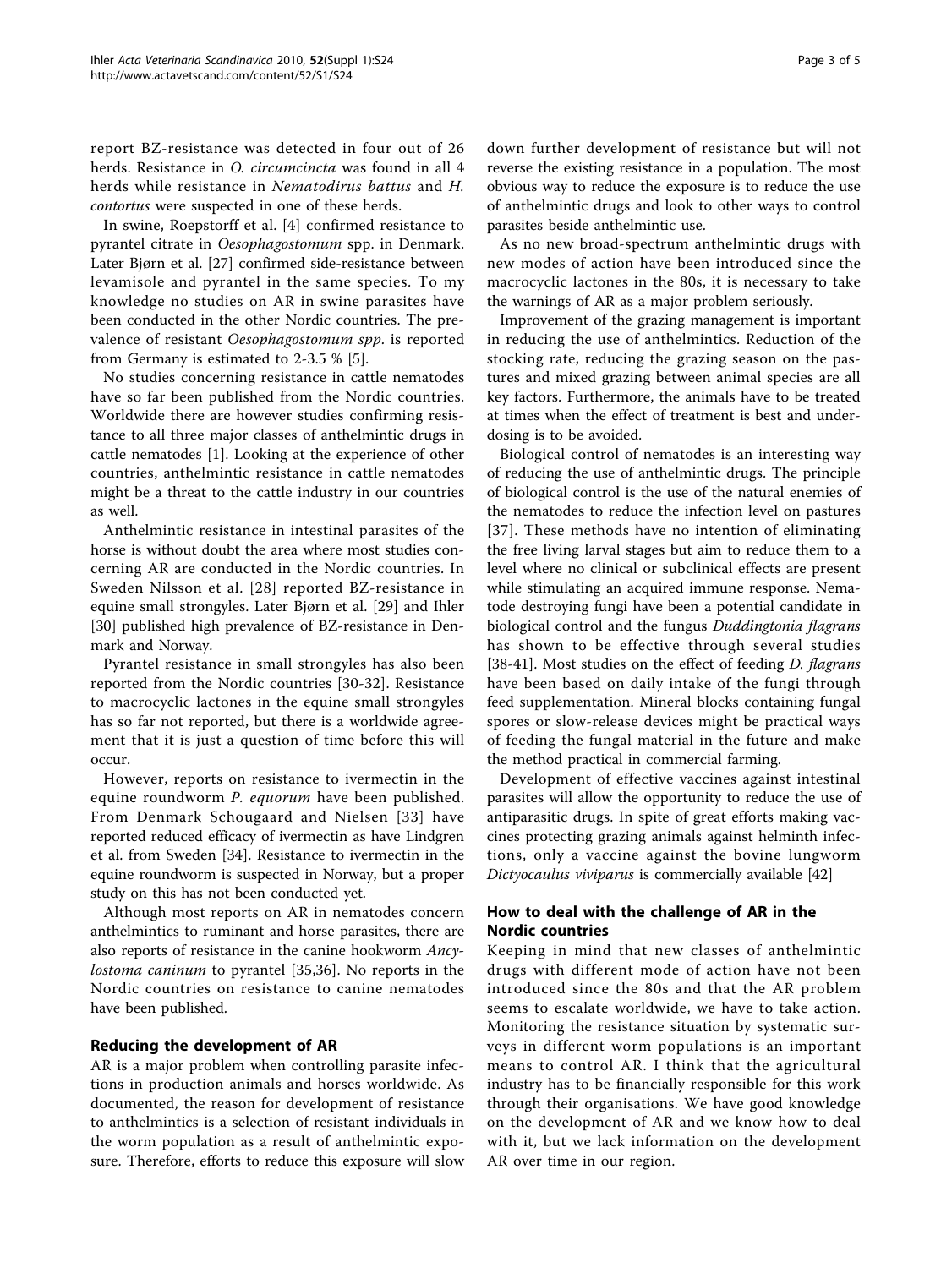<span id="page-3-0"></span>Prescription from veterinarians must be the only way for the farmers to obtain anthelmintics. This will subsequently demand a qualified advice from the veterinarians in order to give the best advice concerning type of formulations and when to treat the animals to achieve the best effect of the treatment and at the same time take development of AR into consideration. This is a challenge in the education of both veterinary students and veterinary colleagues.

#### Published: 13 October 2010

#### References

- 1. Kaplan RM: [Drug resistance in nematodes of veterinary importance. A](http://www.ncbi.nlm.nih.gov/pubmed/15363441?dopt=Abstract) [status report.](http://www.ncbi.nlm.nih.gov/pubmed/15363441?dopt=Abstract) Trends Parasitol 2004, 20:477-481.
- 2. Van Wyk JA, Stenson MO, Van der Merwe JS, Vorster RJ, Viljoen PG: Anthelmintic resistance in South-Africa: surveys indicate indicate an extremely serious situation in sheep and goat farming. Onderspoort J Vet Res 1999, 66:273-284.
- 3. Mortensen LL, Williamson LH, Terrill TH, Kircher RA, Larsen M, Kaplan RM: [Evaluation of prevalence and clinical implications of anthelmintic](http://www.ncbi.nlm.nih.gov/pubmed/12930089?dopt=Abstract) [resistance in gastrointestinal nematodes of goats.](http://www.ncbi.nlm.nih.gov/pubmed/12930089?dopt=Abstract) J Am Vet Med Assoc 2003, 223:495-500.
- 4. Roepstorff A, Bjørn H, Nansen P: [Resistance of Oesophagostomum spp. in](http://www.ncbi.nlm.nih.gov/pubmed/2956755?dopt=Abstract) [pigs to pyrantel citrate.](http://www.ncbi.nlm.nih.gov/pubmed/2956755?dopt=Abstract) Vet Parasitol 1987, 24:229-239.
- 5. Gerwert S, Failing K, Bauer C: [Prevalence of levamisole and benzimidazole](http://www.ncbi.nlm.nih.gov/pubmed/11822739?dopt=Abstract) [resistance in oesophagostomum populations of pig breeding farms in](http://www.ncbi.nlm.nih.gov/pubmed/11822739?dopt=Abstract) [North Rhine-Westphalia, Germany.](http://www.ncbi.nlm.nih.gov/pubmed/11822739?dopt=Abstract) Parasitol Res 2002, 88:63-68.
- 6. Køhler P: [The biochemical basis of anthelmintic action and resistance.](http://www.ncbi.nlm.nih.gov/pubmed/11400692?dopt=Abstract) Int J Parasitol 2001, 31:336-345.
- 7. Gilleard JS, Beech N: [Population genetics of anthelmintic resistance in](http://www.ncbi.nlm.nih.gov/pubmed/17608973?dopt=Abstract) [parasitic nematodes.](http://www.ncbi.nlm.nih.gov/pubmed/17608973?dopt=Abstract) Parasitology 2007, 134:1133-1147.
- 8. Martin PJ, Le Jambre LF, Claxton JH: [The impact of refugia on the](http://www.ncbi.nlm.nih.gov/pubmed/7228476?dopt=Abstract) [development of thiabendazole resistance in Haemonchus contortus.](http://www.ncbi.nlm.nih.gov/pubmed/7228476?dopt=Abstract) Int J Parasitol 1981, 11:35-41.
- 9. van Wyk JA: Refugia- overlooked as perhaps the most potent factor concerning the development of anthelmintic resistance. Onderspoort J Vet Res 2001, 66:55-67.
- 10. Le Jambre LF: Anthelmintic resistance in gastro intestinal nematodes of sheep. The epidemiology and control of gastro intestinal parasites of sheep CSRIO, Division of Animal Health, MelbourneDonald AD, Southcott WH, Dineen JK 1979, 109.
- 11. Kettle PR, Vlassoff A, Lukies JM, Ayling JM, McMurtry LW: A survey of nematode control measures used by sheep farmers and of anthelmintic resistance on their farms. Part I. North Island and the Nelson region of the South Island. NZ Vet 1 1981, 29:81-83.
- 12. Nielsen MK, Monrad J, Olsen SN: [Prescription-only anthelmintics- a](http://www.ncbi.nlm.nih.gov/pubmed/16309841?dopt=Abstract) [questionnaire survey of strategies for surveillance and control of equine](http://www.ncbi.nlm.nih.gov/pubmed/16309841?dopt=Abstract) [strongyles in Denmark.](http://www.ncbi.nlm.nih.gov/pubmed/16309841?dopt=Abstract) Vet Parasitol 2006, 135:47-55.
- 13. Coles GC, Bauer C, Borgsteede FH, Geerts S, Klei TR, Taylor MA, Waller PJ: [World Association of Advancement of Veterinary Parasitology \(WAAVP\)](http://www.ncbi.nlm.nih.gov/pubmed/1441190?dopt=Abstract) [methods for detection of anthelmintic resistance in nematodes of](http://www.ncbi.nlm.nih.gov/pubmed/1441190?dopt=Abstract) [veterinary importance.](http://www.ncbi.nlm.nih.gov/pubmed/1441190?dopt=Abstract) Vet Parasitol 1992, 44:35-44.
- 14. Sangster NC, Whitlock HV, Russ IG, Gunawan M, Griffin DL, Kelly JD: [Trichostrongylus colubriformis and Ostertagia circumcincta resistant to](http://www.ncbi.nlm.nih.gov/pubmed/504797?dopt=Abstract) [levamisol, morantal tartrate and thiabendazole: occurrence of field](http://www.ncbi.nlm.nih.gov/pubmed/504797?dopt=Abstract) [strains.](http://www.ncbi.nlm.nih.gov/pubmed/504797?dopt=Abstract) Res Vet Sci 1979, 27:106-110.
- 15. Martin PJ, Anderson N, Jarrett RG: [Resistance to benzimidazole resistance](http://www.ncbi.nlm.nih.gov/pubmed/3994603?dopt=Abstract) [in field strains of Ostertagia and Nematodirus in sheep.](http://www.ncbi.nlm.nih.gov/pubmed/3994603?dopt=Abstract) Aust Vet J 1985, 62:38-43.
- 16. Le Jambre LF: Egg hatch as an vitro assay of thiabendazole resistance in nematodes. Vet Parasitol 1976, 2:385-391.
- 17. Taylor MA, Hunt KR, Goodyear KL: Anthelmintic resistance detection methods. Vet Parasitol 2002, 28:183-194.
- 18. Coles GC, Jackson F, Pomroy WE, Prichard RK, von Samson-Himmelstjerna G, Silvestre A, Taylor MA, Vercruysse J: [The detection of](http://www.ncbi.nlm.nih.gov/pubmed/16427201?dopt=Abstract)

- [anthelmintic resistance in nematodes of veterinary importance.](http://www.ncbi.nlm.nih.gov/pubmed/16427201?dopt=Abstract) Vet Parasitol. 2006, 136:167-85. 19. Lacey E, Redwin JM, Gill JH, Demargherity VM, Waller PJ: A larval development assay for the simultaneous detection of broad spectrum
- anthelmintic resistance. Resistance of parasites to antiparasitic drugs.MSD AGVET, Rahway, NJ.Boray JC 1990, 177-184.
- 20. Tandon R, Kaplan RM: [Evaluation of a larval development assay](http://www.ncbi.nlm.nih.gov/pubmed/15110410?dopt=Abstract) [\(DrenchRite ®\) for the detection of anthelmintic resistance in](http://www.ncbi.nlm.nih.gov/pubmed/15110410?dopt=Abstract) [cyathostomin nematodes of horses.](http://www.ncbi.nlm.nih.gov/pubmed/15110410?dopt=Abstract) Vet Parasitol 2004, 121:125-142.
- 21. Sangster NC, Prichard RK, Lacey E: [Tubulin and benzimidazole resistance](http://www.ncbi.nlm.nih.gov/pubmed/3840531?dopt=Abstract) [in Trichostrongylus colubriformis \(nematoda\).](http://www.ncbi.nlm.nih.gov/pubmed/3840531?dopt=Abstract) J Parasitol 1985, 71:645-651.
- 22. Elard L, Cabaret J, Humbert JF: [PCR diagnosis of benzimidazole](http://www.ncbi.nlm.nih.gov/pubmed/9950346?dopt=Abstract)[susceptibility or-resistance in natural population of the small ruminant](http://www.ncbi.nlm.nih.gov/pubmed/9950346?dopt=Abstract) [parasite, Teladorsagia circumcincta.](http://www.ncbi.nlm.nih.gov/pubmed/9950346?dopt=Abstract) Vet Parasitol 1999, 80:231-237.
- 23. Pape M, Posedi J, Failing K, Schnieder T, von Samson-Himmelstierna G: [Analysis of the beta-tubulin codon 200 genotype distribution in](http://www.ncbi.nlm.nih.gov/pubmed/12885188?dopt=Abstract) benzimidazole-susceptibility and –[resistance cyathostome population.](http://www.ncbi.nlm.nih.gov/pubmed/12885188?dopt=Abstract) Parasitology 2003, 127:53-59.
- 24. Bjørn H, Monrad J, Nansen P: [Anthelmintic resistance in nematode](http://www.ncbi.nlm.nih.gov/pubmed/1803927?dopt=Abstract) [parasites of sheep in Denmark with special emphasis on levamisole](http://www.ncbi.nlm.nih.gov/pubmed/1803927?dopt=Abstract) [resistance in Ostertagia circumcincta.](http://www.ncbi.nlm.nih.gov/pubmed/1803927?dopt=Abstract) Acta vet Scand 1991, 32:145-154.
- 25. Maingi N, Bjørn H, Thamsborg SM, Bøgh HO, Nansen P: [A survey of](http://www.ncbi.nlm.nih.gov/pubmed/8988556?dopt=Abstract) [anthelmintic resistance in nematode parasites of goats in Denmark.](http://www.ncbi.nlm.nih.gov/pubmed/8988556?dopt=Abstract) Vet Parasitol 1996, 66:53-56.
- 26. Reiersen A, Ihler CF: Ormemiddelresistens hiå saueparasittar i Norge. Proceedings Husdyrforsøksmøtet 1996, 401-405.
- 27. Bjørn H, Roepstorff A, Waller PJ, Nansen P: [Resistance to levamisole and](http://www.ncbi.nlm.nih.gov/pubmed/2146796?dopt=Abstract) [cross-resistance between pyrantel and levamisole in Oesaphagostomum](http://www.ncbi.nlm.nih.gov/pubmed/2146796?dopt=Abstract) [qudrispinulatum and Oesophagostomum dentatum of pigs.](http://www.ncbi.nlm.nih.gov/pubmed/2146796?dopt=Abstract) Vet Parasitol 1990, 37:21-30.
- 28. Nilsson O, Lindholm A, Christensson D: [A field evaluation of anthelmintics](http://www.ncbi.nlm.nih.gov/pubmed/2773268?dopt=Abstract) [in horses in Sweden.](http://www.ncbi.nlm.nih.gov/pubmed/2773268?dopt=Abstract) Vet Parasitol 1989, 32:163-171.
- 29. HBj rn, Sommer C, Schoug Mrd H, Henriksen SA, Nansen P; [Resistance to](http://www.ncbi.nlm.nih.gov/pubmed/1803938?dopt=Abstract) [benzimidazole anthelmintics in small strongyles \(Cyathostominae\) of](http://www.ncbi.nlm.nih.gov/pubmed/1803938?dopt=Abstract) [horses in Denmark.](http://www.ncbi.nlm.nih.gov/pubmed/1803938?dopt=Abstract) Acta vet Scand 1991, 32:253-260.
- 30. Ihler CF: [A field survey on anthelmintic resistance in equine small](http://www.ncbi.nlm.nih.gov/pubmed/7572451?dopt=Abstract) [strongyles in Norway.](http://www.ncbi.nlm.nih.gov/pubmed/7572451?dopt=Abstract) Acta vet Scand 1995, 36:135-143.
- 31. Craven J, Bjørn H, Henriksen SA, Nansen P, Larsen M, Lendal S: [Survey of](http://www.ncbi.nlm.nih.gov/pubmed/9705110?dopt=Abstract) [anthelmintic resistance on Danish horse farms, using 5 different](http://www.ncbi.nlm.nih.gov/pubmed/9705110?dopt=Abstract) [methods of calculating faecal egg count reduction.](http://www.ncbi.nlm.nih.gov/pubmed/9705110?dopt=Abstract) Equine vet J 1998, 30:289-293.
- 32. Lind EO, Kuzmina T, Uggla A, Waller PJ, Höglund J: [A field study on the](http://www.ncbi.nlm.nih.gov/pubmed/17186406?dopt=Abstract) [effect of some anthelmintics on cyathostomins of horses in Sweden.](http://www.ncbi.nlm.nih.gov/pubmed/17186406?dopt=Abstract) Vet Res Commun 2007, 31:53-65.
- 33. Schougaard H, Nielsen MK: [Apparent ivermectin resistance of Parascaris](http://www.ncbi.nlm.nih.gov/pubmed/17400903?dopt=Abstract) [equorum in foals in Denmark.](http://www.ncbi.nlm.nih.gov/pubmed/17400903?dopt=Abstract) Vet Rec 2007, 160:439-440.
- 34. Lindgren K, Ljungvall O, Nilsson O, Ljungström BL, Lindahl C, Höglund J: [Parascaris equorum in foals and in their environment on a Swedish stud](http://www.ncbi.nlm.nih.gov/pubmed/18077096?dopt=Abstract) [farm, with notes on treatment failure of ivermectin.](http://www.ncbi.nlm.nih.gov/pubmed/18077096?dopt=Abstract) Vet Parasitol 2008, 151:337-343.
- 35. Jackson R, Lance D, Townsend K, Stewart K: [Isolation of antehelmintic](http://www.ncbi.nlm.nih.gov/pubmed/16031355?dopt=Abstract) [resistant Ancylostoma caninum.](http://www.ncbi.nlm.nih.gov/pubmed/16031355?dopt=Abstract) N Z Vet J 1987, 35:215-216.
- Kopp SR, Kotze AC, McCarthy JS, Coleman GT: [High-level pyrantel](http://www.ncbi.nlm.nih.gov/pubmed/17011128?dopt=Abstract) [resistance in the hookworm Ancylostoma caninum.](http://www.ncbi.nlm.nih.gov/pubmed/17011128?dopt=Abstract) Vet Parasitol 2007, 143:299-304.
- 37. Larsen M: [Biological control of nematodes in sheep.](http://www.ncbi.nlm.nih.gov/pubmed/16582084?dopt=Abstract) J Anim Sci 2006, 84: E133.
- 38. Faedo M, Barnes EH, Dobson RJ, Waller PJ: [The potential of](http://www.ncbi.nlm.nih.gov/pubmed/9653997?dopt=Abstract) [nematophagous fungi to control the free-living stages of of nematode](http://www.ncbi.nlm.nih.gov/pubmed/9653997?dopt=Abstract) [parasites of sheep.: Pasture plot study of Duddingtonia flagrans.](http://www.ncbi.nlm.nih.gov/pubmed/9653997?dopt=Abstract) Vet Parasitol 1998, 76:129-135.
- 39. Larsen M, Faedo M, Waller PJ, Hennessy DR: [The potential of](http://www.ncbi.nlm.nih.gov/pubmed/9653996?dopt=Abstract) [nematophagous fungi to control the free-living stages of of nematode](http://www.ncbi.nlm.nih.gov/pubmed/9653996?dopt=Abstract) [parasites of sheep: Studies with Duddingtonia flagrans.](http://www.ncbi.nlm.nih.gov/pubmed/9653996?dopt=Abstract) Vet Parasitol 1998, 76:121-128.
- 40. Fontenot ME, Miller JE, Peña MT, Larsen M, Gillespie A: [Efficiency of](http://www.ncbi.nlm.nih.gov/pubmed/14729168?dopt=Abstract) [feeding Duddingtonia flagrans chlamydospores to grazing ewes on](http://www.ncbi.nlm.nih.gov/pubmed/14729168?dopt=Abstract) [reducing availability of parasitic nematode larvae on pasture.](http://www.ncbi.nlm.nih.gov/pubmed/14729168?dopt=Abstract) Vet Parasitol 2003, 118:203-213.
- 41. Waller PJ, Schwan O, Ljungström BL, Rydzik A, Yeates GW: [Evaluation of](http://www.ncbi.nlm.nih.gov/pubmed/15567593?dopt=Abstract) [biological control of sheep parasites using Duddingtonia flagrans under](http://www.ncbi.nlm.nih.gov/pubmed/15567593?dopt=Abstract)